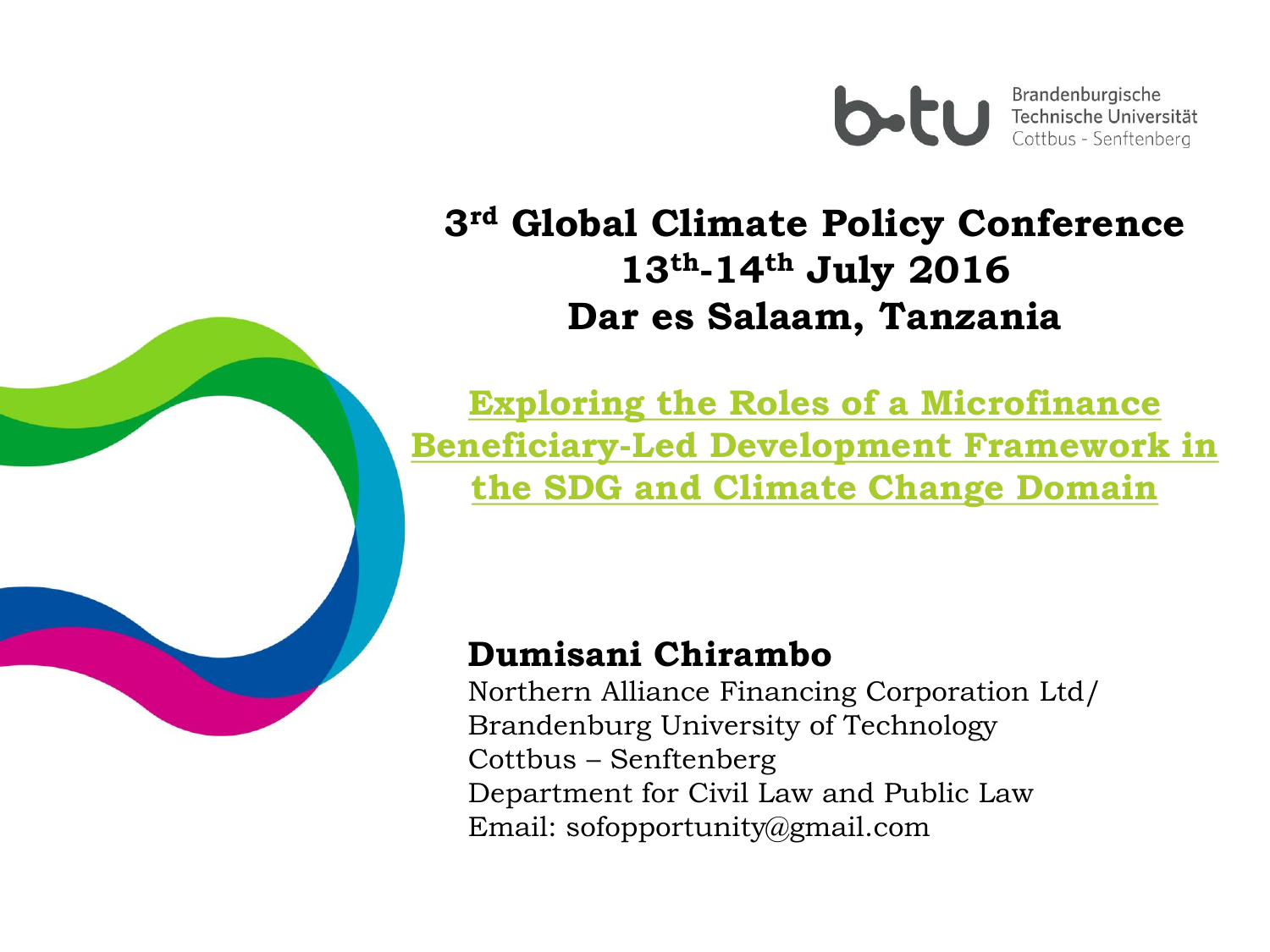### **CONTENTS**



- 1. Climate Risk Management Challenges in Africa
- 2. Enhancing the Climate Finance Paradigm
- 3. Non-State Actors and Climate Governance
- 4. Polycentric Approaches to Climate Governance
- 5. Microfinance Beneficiary Led Development Frameworks (M-BLDFs)
- 6. Concluding Remarks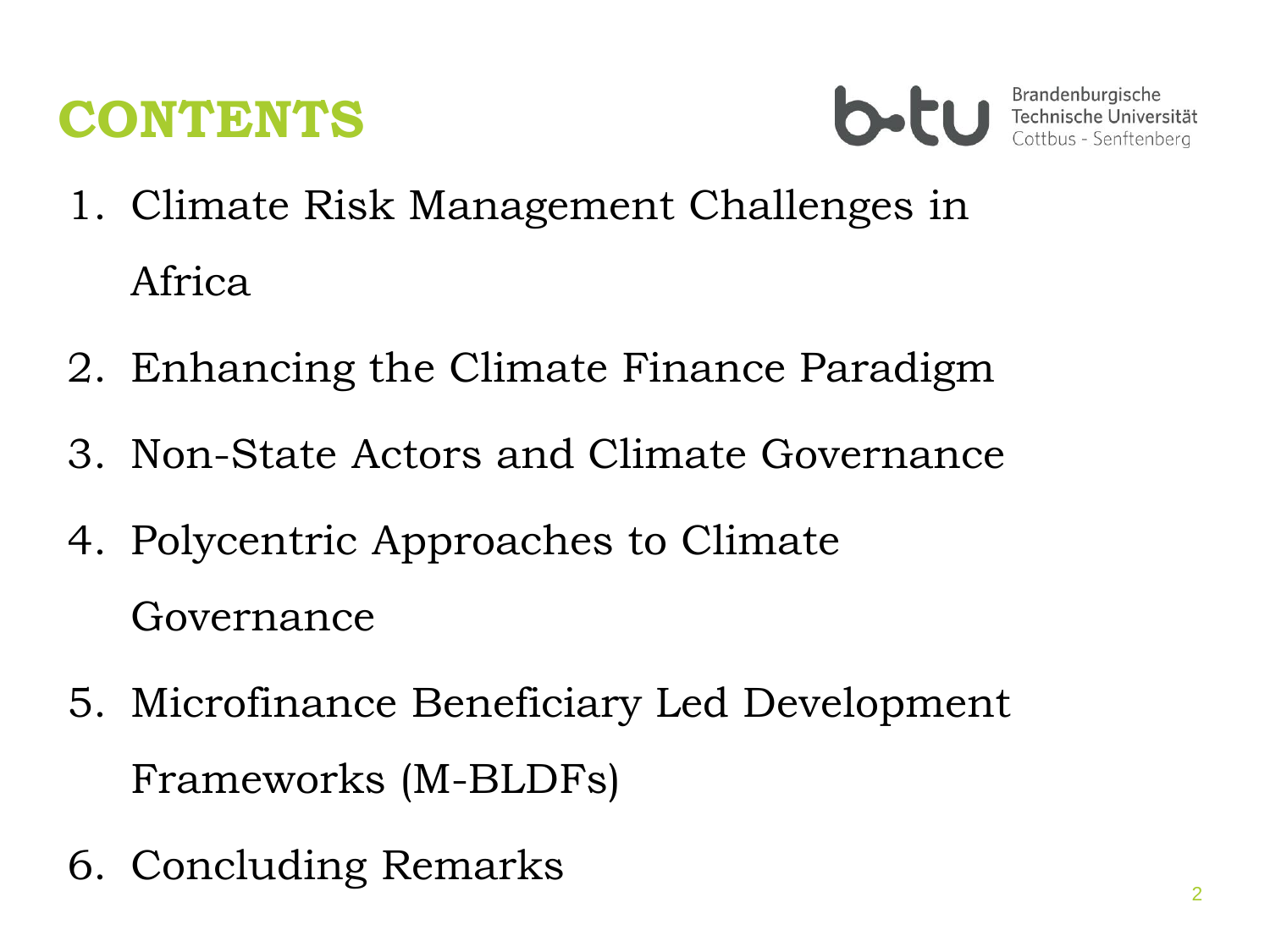# **Climate Risk Management Challenges in Africa**



- Climate finance flows are determined in a "top-down" manner which sometimes fail to consider the multiple stressors which many communities have at local level.
- Scaling up and replication of existing climate interventions in developing countries, which have successfully mobilised private climate finance would be likely to result in a continued focus on mitigation interventions (Kato et al., 2014).
- 3 negative impacts on identity, agency and intrinsic • Accounting for climate change induced Non-Economic Loss and Damage (NELD) impacts such as values.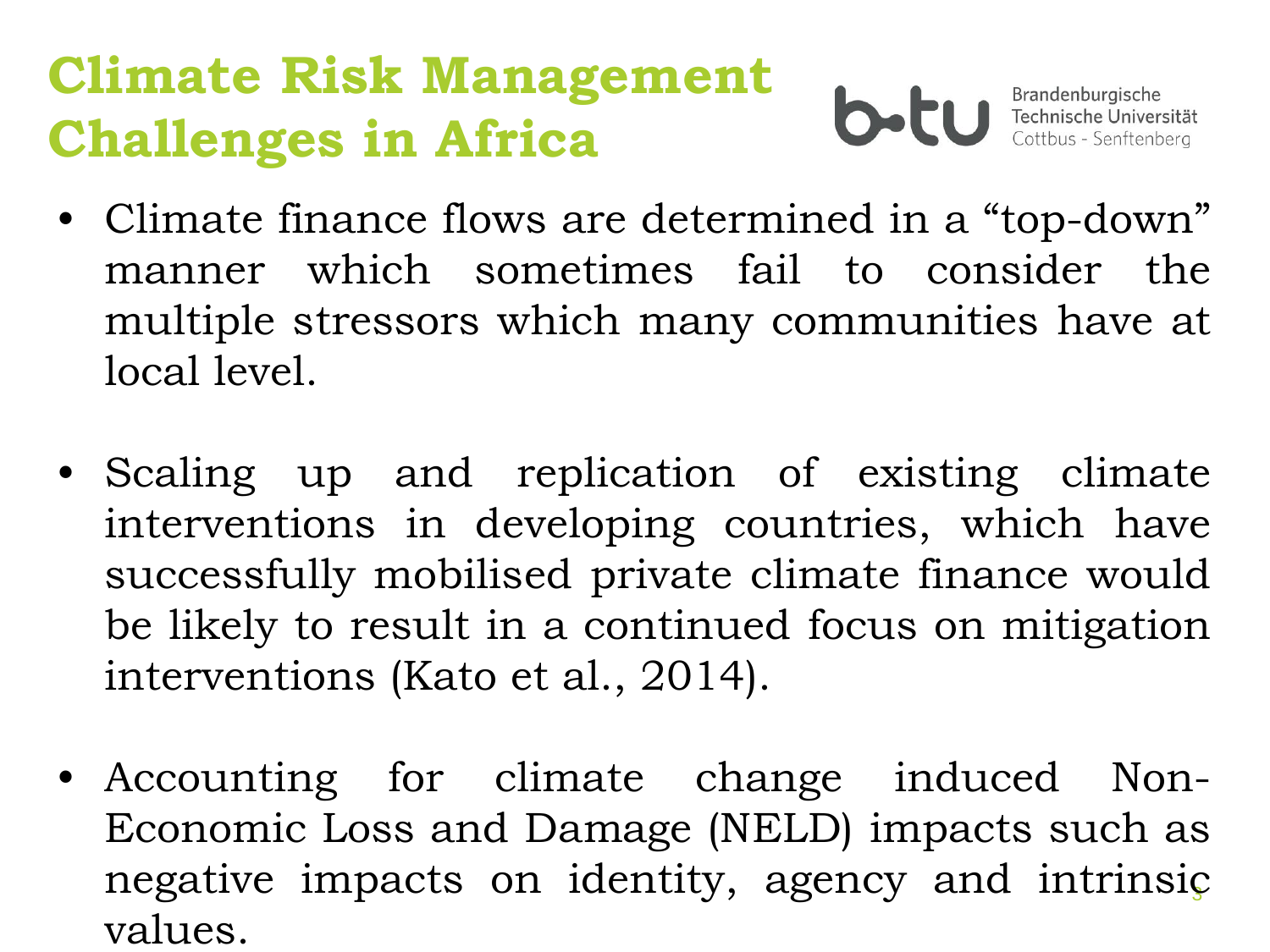# **Enhancing the Climate Finance Paradigm**



- Investments, aid and funding from emerging economies (Brazil, China, Russia, India, etc.) to Africa is increasing (from less than US\$1 billion per year before 2004 to US\$8 billion in 2006, and by 2012 US\$20 billion) (Ubi, 2014).
- South-South Climate Finance takes four major forms: (i) developing countries' contributions to established multilateral funds; (ii) bilateral initiatives; (iii) new Southern-led international organisations like the 'BRICS bank' and the Asian Infrastructure Investment Bank; and (iv) private sector investments.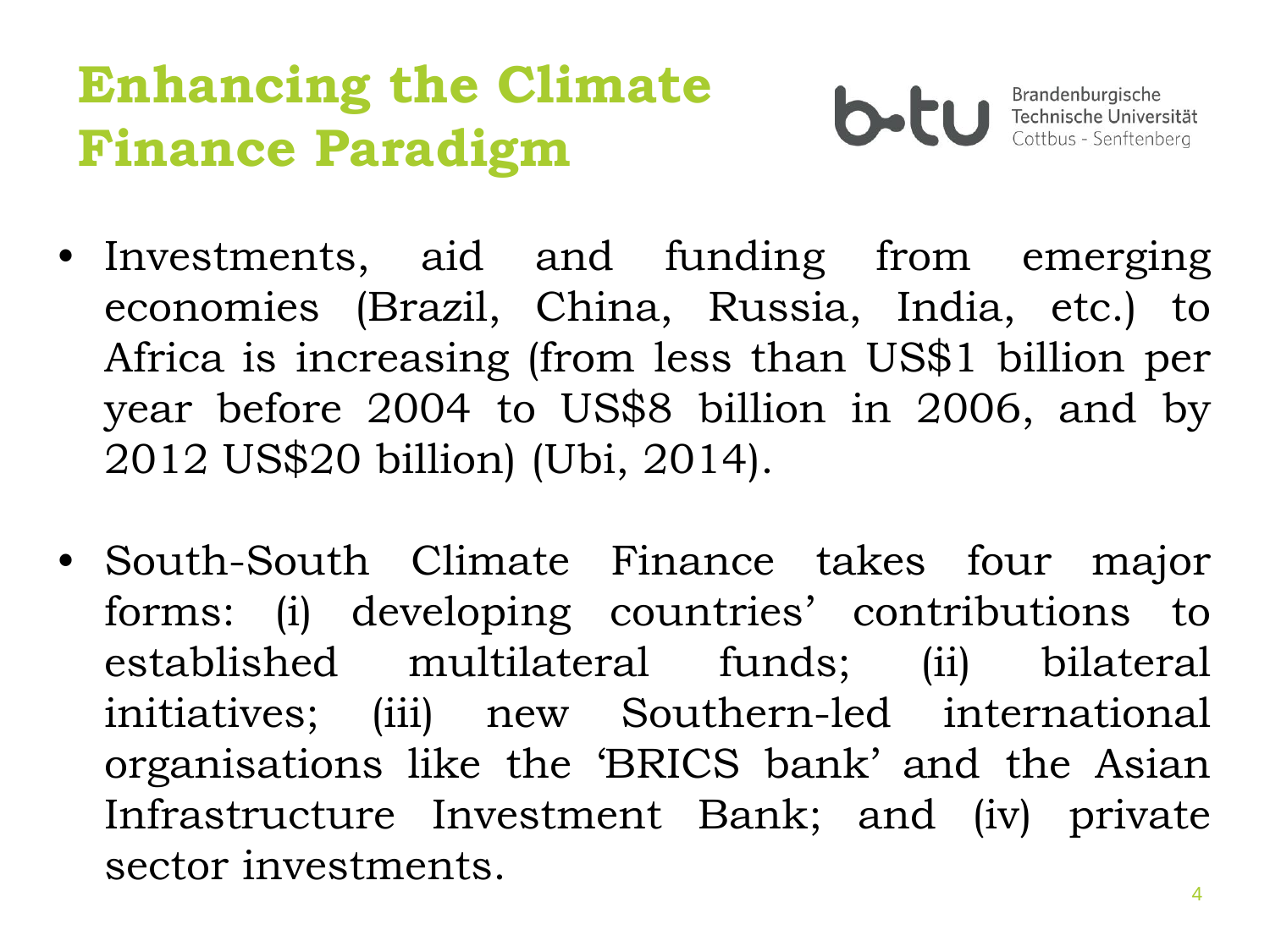## **Non-State Actors and Climate Governance**

Brandenburgische Technische Universität Cottbus - Senftenberg

Developing countries and poor/vulnerable people hardest hit by climate change

Complementarity rather than contradiction between climate change and development

#### **SUSTAINABILITY**

Key role for agriculture

MF as a tool to approach climate change North-South divide in terms of approaches to climate change

**CLIMATE CHANGE** 

Mitigation of challenges

Adaptation to

consequences

MF as a development tool

North-South and South-South cooperation in terms of development and *microfinance* 

#### **MICROFINANCE**

Funders providing financial and technical support to MFIs

MFIs providing financial and nonfinancial services to entreprises. households, and communities

#### **DEVELOPMENT**

Economic development (Output, income, wealth) Human development (Opportunities, freedom, well-being)

Non-state actors (e.g. multinational corporations, SMEs, NGOs, cities, etc.) can be pioneers and drivers for climate change innovations (policies, financing instruments, strategies).

5 **Figure 1:** Climate change, development, and microfinance as interlinked domains **Source:** ADA asbl, 2015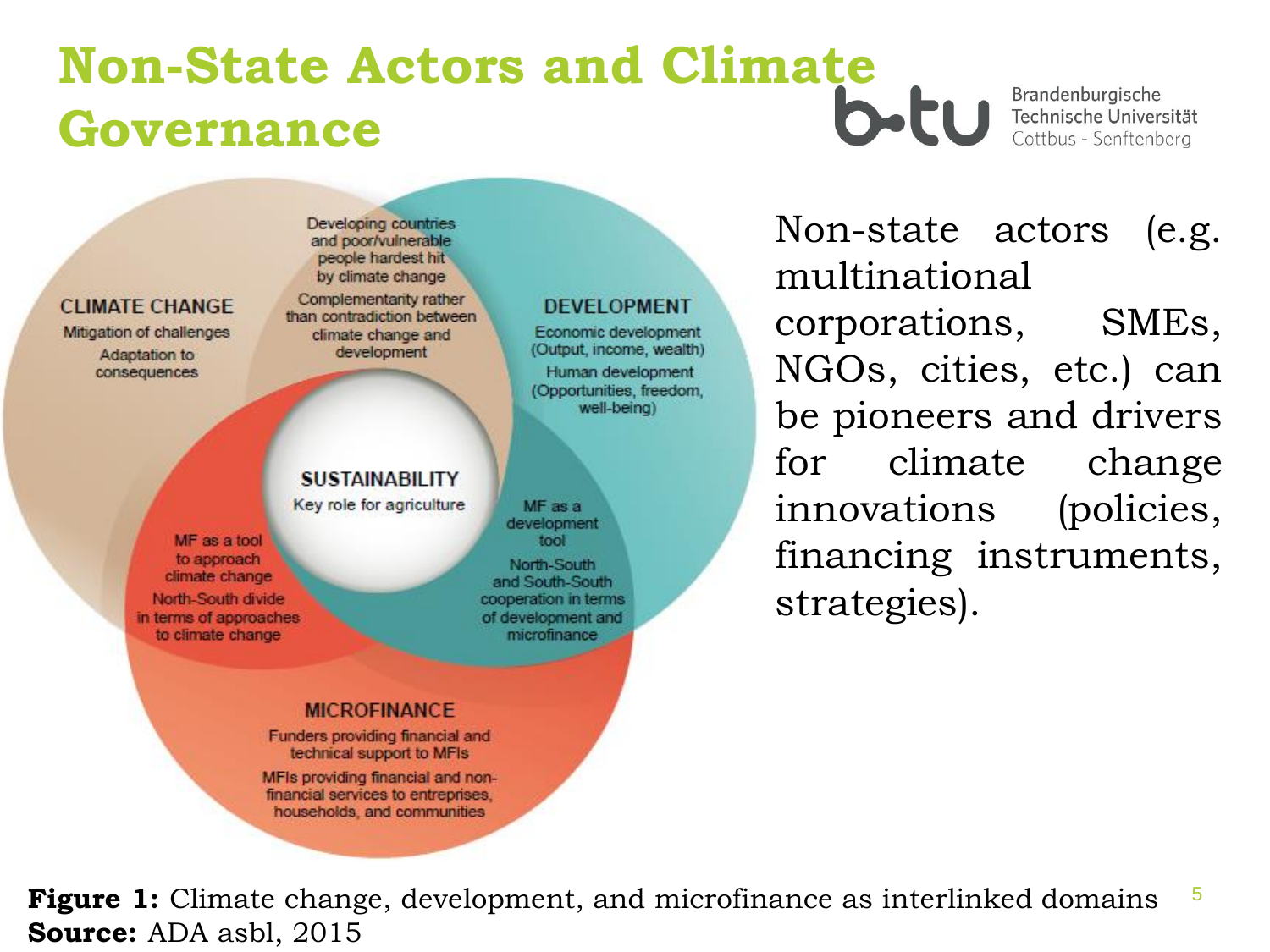# **Polycentric Approaches to Climate Governance**



- Poverty, climate change and the over exploitation of natural resources can best be addressed through polycentric governance approaches (Ostrom, 2008; 2009; 2010).
- Climate change is a complex multi-level problem that would adequately be addressed by complex multi-level systems that are adaptable.



**Figure 2:** African rural livelihoods **Source:** Own collection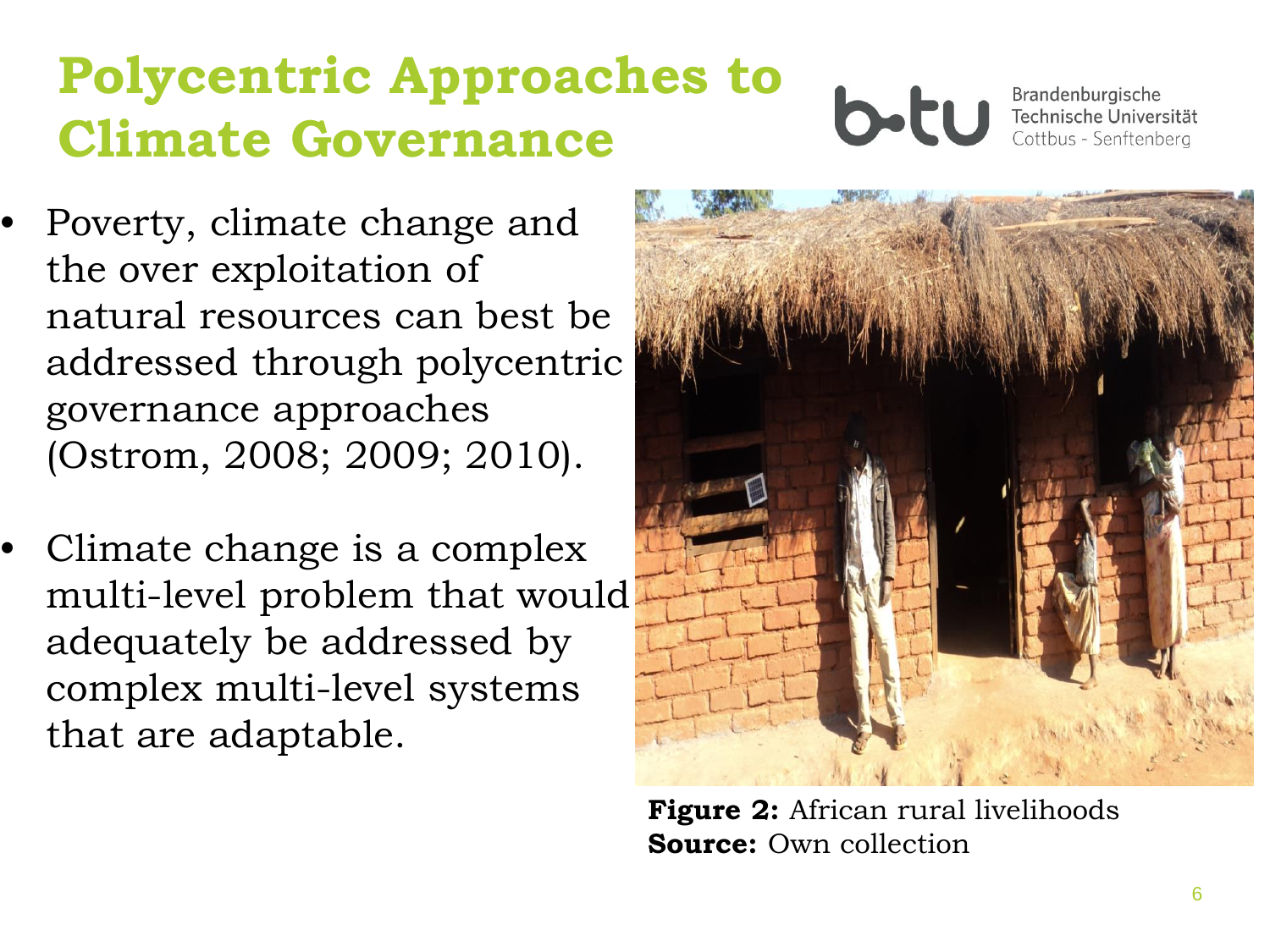#### **Microfinance Beneficiary Led Development Frameworks (M-BLDFs)** Brandenburgische b-tu Technische Universität Cottbus - Senftenberg



**Figure 2:** A Microfinance Beneficiary Led Development Frameworks (M-BLDF) **Source:** Author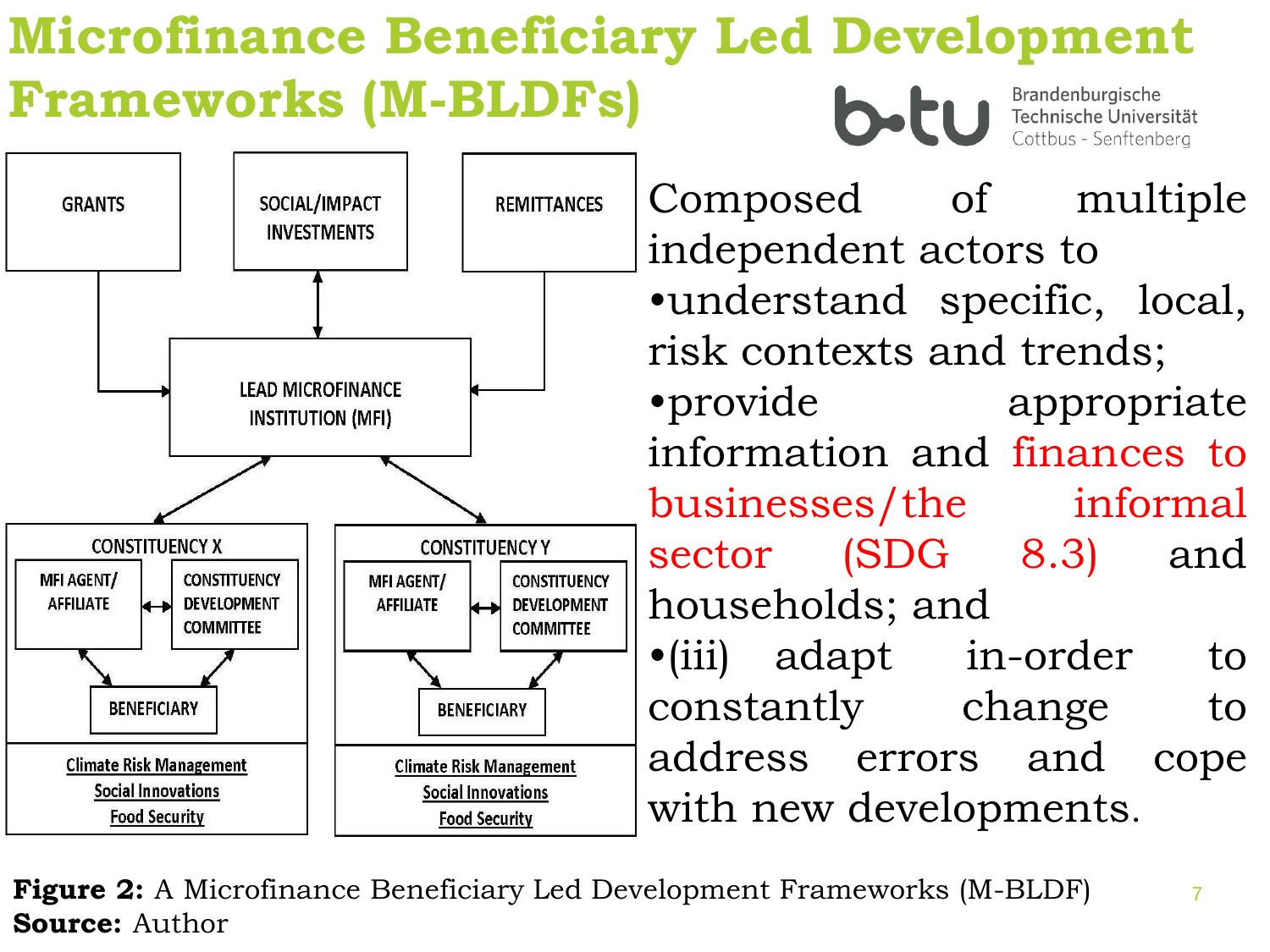# **Concluding Remarks**



Brandenburgische Technische Universität Cottbus - Senftenberg

- NDCs in Africa show that the top mitigation priority sectors are energy, agriculture, forestry and waste management; and the top adaptation priority areas are agriculture, water, health and biodiversity (Mbeva et al., 2015).
- Most risk management approaches typically assume that probabilities are known by all actors. However, climate change may disrupt traditional risk management because historical experience may no longer apply and knowledge of probabilities may be challenging to update (Thornton & Lipper, 2014).

8 Systems to produce accurate and easily updateable data.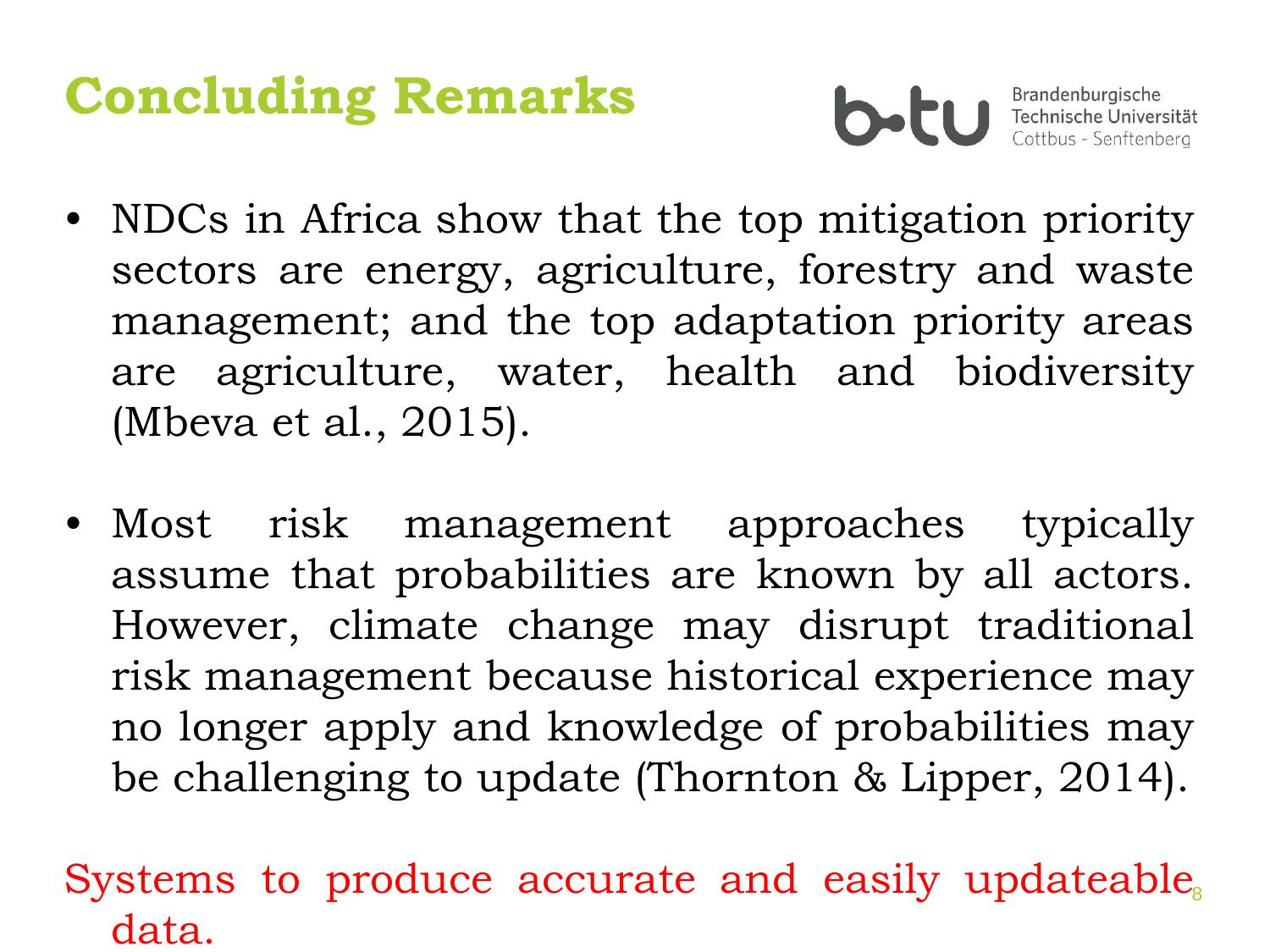### **Thank you very much for your attention!!!**

9